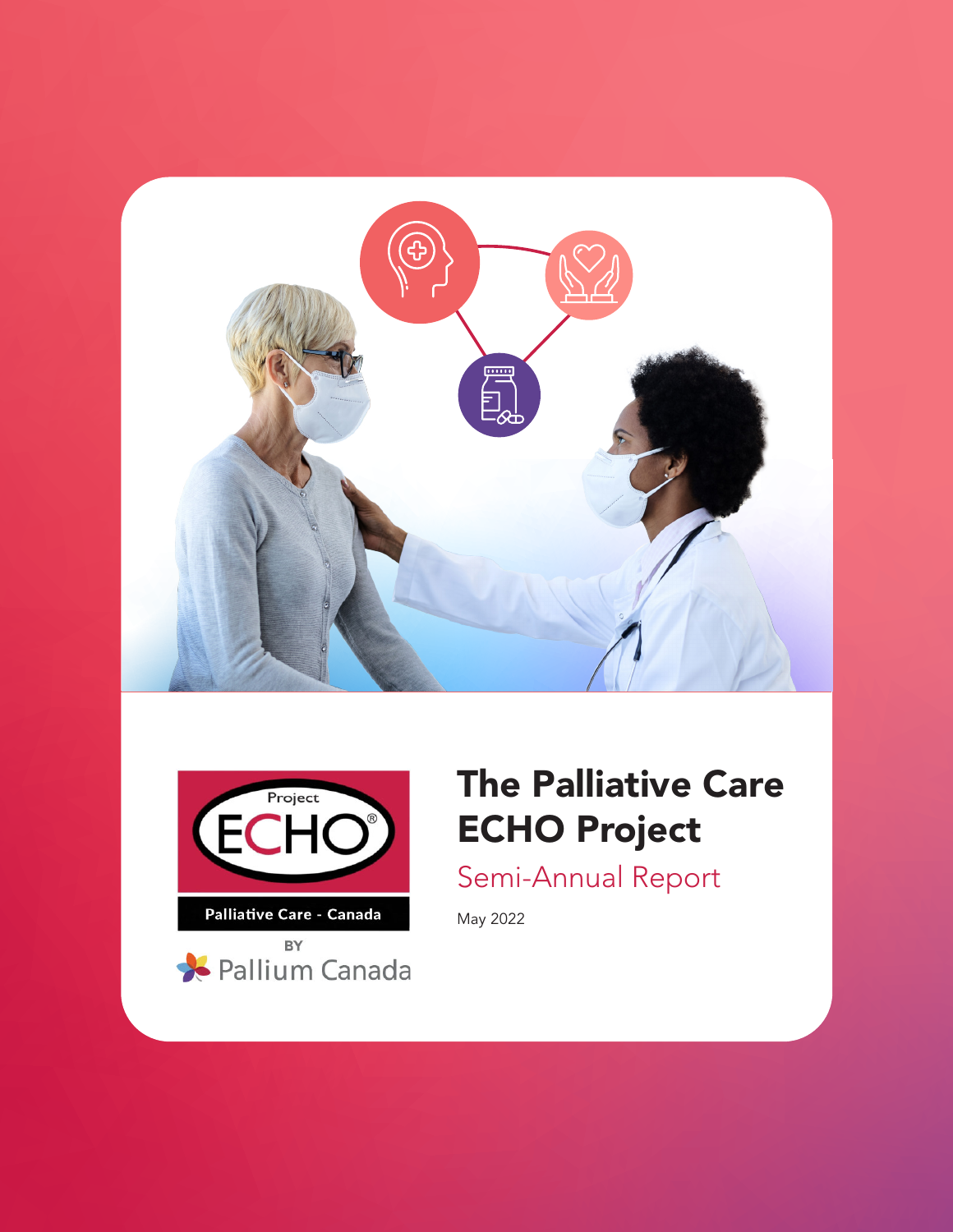

# Palliative Care ECHO Project: Semi-Annual Report May 2022

Welcome to the second semi-annual report on the Palliative Care ECHO Project.

# **About the Palliative Care ECHO Project**

The Palliative Care ECHO Project is a 5-year national initiative, led by Pallium Canada and its hub partners from across Canada, that cultivates communities of practice and establishes continuous professional development among health care providers across Canada who care for patients with life-limiting illness.

We are thrilled to share that Pallium Canada has officially become a Superhub through the ECHO Institute. Superhubs are defined by the ECHO Institute as experienced ECHO partners that train and support new hubs while maintaining their own ECHO programs. We are one of 33 ECHO Superhubs across the globe. This is an exciting opportunity as it formalizes Pallium Canada's role in this initiative and has the potential to accelerate the spread of more palliative-care-focused ECHO hubs across Canada. Pallium Canada will be able to access learnings from other Superhubs across the world and will be able to provide tailored ECHO immersion training to support organizations to become official hubs under the ECHO Institute.

This semi-annual report comes on the heels of the Palliative Care ECHO Project's one year anniversary. The Palliative Care ECHO Project has succeeded in surpassing many of its initial goals for its first full year. Pallium Canada has delivered a wide range of national ECHO programs and has formed partnerships with seven organizations that are delivering their own ECHO programs that are meeting the unique educational needs of learners within their networks. Our hub partners include:

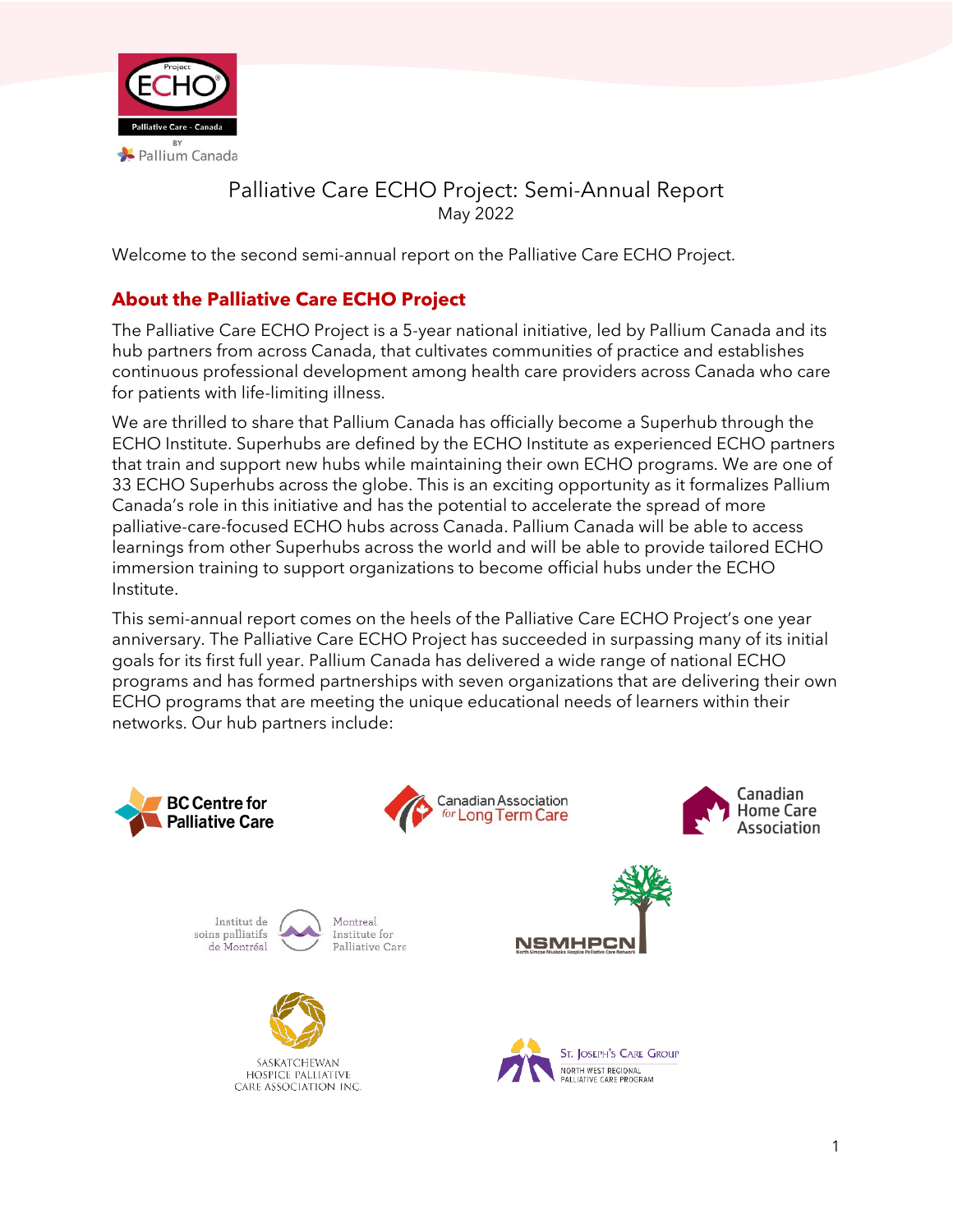

Hub partners are at the heart of the Palliative Care ECHO Project and are critical to the creation and delivery of ECHO programs that will meet local or regional needs. Through Pallium Canada and its hub partners, a diverse range of programs have been made available to health care providers and caregivers from across Canada.

## **National ECHO Programs**

Over the past year, Pallium Canada has launched a variety of programs, including:

- Quality Improvement Series (e.g., CAPACITI, QI Collaborative)
	- o These programs support health care providers in the early identification and assessment of individuals who would benefit from a palliative care approach in the primary care setting.
- Palliative Care Journal Watch
	- o This ongoing series keeps health care providers, educators, policy makers etc. informed on the latest peer-reviewed palliative care literature. Led by palliative care experts from McMaster University and Queen's University, they explore key topics identified in the latest literature, with a focus on practice change and systems design.
	- o This program is accessible in multiple formats, including as a live ECHO session, recordings, PowerPoint presentations, and a podcast.
- Communities of Practice
	- o Four communities of practice (CoPs) have been launched to meet the needs of different health care professionals who work in a variety of care settings.
	- o These CoPs include Community-Based Primary Palliative Care CoP, Heart Disease CoP, Long-Term Care CoP, and Personal Support Worker CoP.
	- o Each CoP is made up of a series of sessions covering a variety of topics. These sessions also provide learners with the opportunity to bring forward their own cases for interactive, case-based discussions, and to share practice pearls with each other.
- Standalone sessions (e.g., health equity, cannabis, opioid use disorder, community engagement, etc.) in English and in French.

In the coming year, the Palliative Care ECHO Project will continue to focus on quality improvement programs as a cornerstone of its ECHO programming and continue the successful Palliative Care Journal Watch series. Several of the CoPs that have launched with great success will continue to add additional sessions covering new, in-demand topics and the Palliative Care ECHO Project will look to identify and launch new CoPs in priority areas.

To register for upcoming sessions or view recordings of past sessions, visit [www.echopalliative.com](http://www.echopalliative.com/)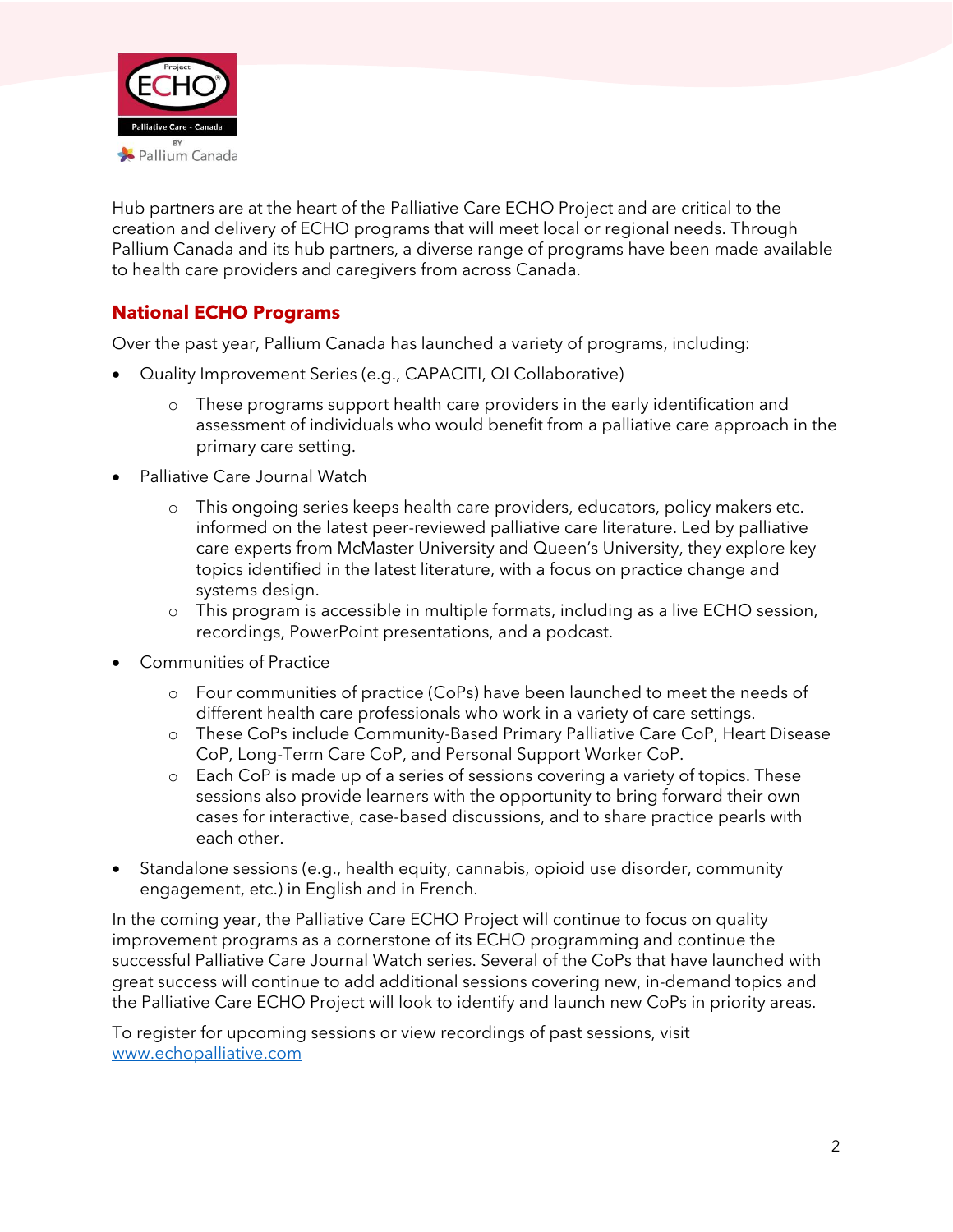

## **Hub Partner Programs**

Over the past year, many exciting and successful ECHO programs have been launched by the Palliative Care ECHO Project's hub partners from across Canada that align with the learning needs of their communities.

### BC Centre for Palliative Care

Programs Launched:

- Psychosocial Series made up of three cohorts—the first cohort is focused on grief and loss, the second on spirituality, and the third on ethical dilemmas
- Pediatric Series
- ECHO for those who have been trained in having Serious Illness Conversations
- Standalone sessions covering a variety of topics

Reflections and highlights:

- Developed a co-creation model when ideating new ECHO programs. BCCPC guides and supports interested groups in co-planning, co-designing, co-delivering, and coevaluating a series. The result of this co-creation process is that ECHO sessions are created in a way that best serves the needs of, and taps into the existing strengths of, a community of practice.
- Have received excellent feedback on ECHO sessions to date. For example, 100% of participants who respond to the end of session surveys report that they are 1) relevant to their practice and 2) will be useful in their practice.
- BCCPC's partners have been developing sessions that support patient populations that are typically underserved. Sessions focused on supporting bereaved family members after a substance use-related death and utilizing a trauma-informed approach for structurally vulnerable and disenfranchised populations are just two examples.
- A big highlight has been a focus on building relationships and supporting communities of practice across British Columbia. Health care professionals working outside large urban areas (e.g., Greater Vancouver) have limited access to educational/professional development and even fewer opportunities to connect with other providers working with people affected by serious illness. The ECHO platform links content and context experts regardless of where they are working in the province.

[Learn more](https://bc-cpc.ca/echo-project-new-home/) about the BC Centre for Palliative Care's ECHO programs.

#### Canadian Association for Long Term Care

Program Launched:

• Long-Term Care Leadership Series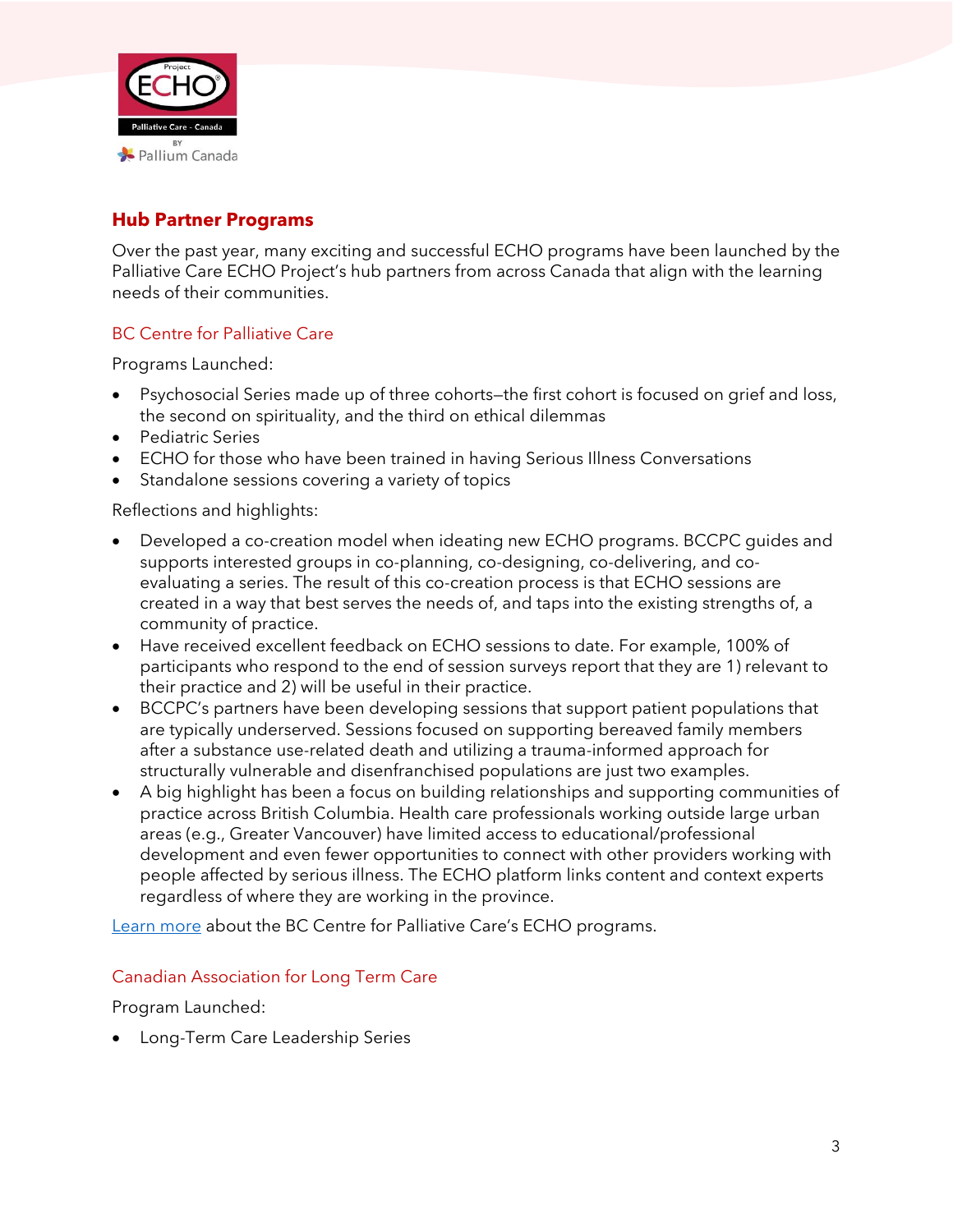

Reflections and highlights:

- Working with Pallium Canada to put together a series of ECHO sessions that focuses on the role of leaders in long-term care, and what the unique considerations are for them to advance palliative approaches to care within organizational culture, policy, budget, and board/leadership engagement.
- Sessions have been an excellent opportunity for long-term care leaders to discuss challenges and opportunities within homes and have served as an opportunity for knowledge sharing and collaboration on the universal themes that have surfaced in the sector during the pandemic.

[Learn more](https://caltc.ca/echo/) about the Canadian Association for Long Term Care's ECHO programs.

## Canadian Home Care Association

Program Launched September 2021:

• Pain and Symptom Management in the Home Series

Reflections and highlights:

- The Canadian Home Care Association (CHCA) has produced [microlearning modules](https://learn.cdnhomecare.ca/) that feature core concepts from the ECHO Learning Sessions to enhance learners' application of new knowledge.
- Over 300 participants have joined the [CHCA ECHO Hub on-line Community](https://echo.cdnhomecare.ca/?_ga=2.155984510.47434872.1649624170-1577835700.1588347425) to access their self-directed microlearning, evidence informed practices and articles, and ECHO Learning session resources. They are looking forward to expanding their on-line Community to engage interested participants in sharing future session and content.
- Check out their 2022 ECHO Learning Session theme "Be Prepared: Palliative Care [Emergencies in the Home"](https://cdnhomecare.ca/palliative-care-echo-hub/)

[Learn more](https://cdnhomecare.ca/palliative-care-echo-hub/) about the Canadian Home Care Association's ECHO programs.

#### Montreal Institute for Palliative Care

Program Launched:

- Interactive Family Caregiver Series
- Standalone sessions (i.e., Advance Care Planning, Alzheimer talk: "Letting Yourself Feel— Understanding and Accepting Guilt as a Caregiver")

Reflections and highlights:

• The Family Caregiver Series was very successful and MIPC will run it again in the fall and winter. MIPC is incredibly proud that they have reached so many caregivers and provided them with information, support, and a safe forum where they can share their thoughts, feelings, fears, joys, and successes.

[Learn more](https://residencesoinspalliatifs.ca/en/the-institute/) about the Montreal Institute for Palliative Care.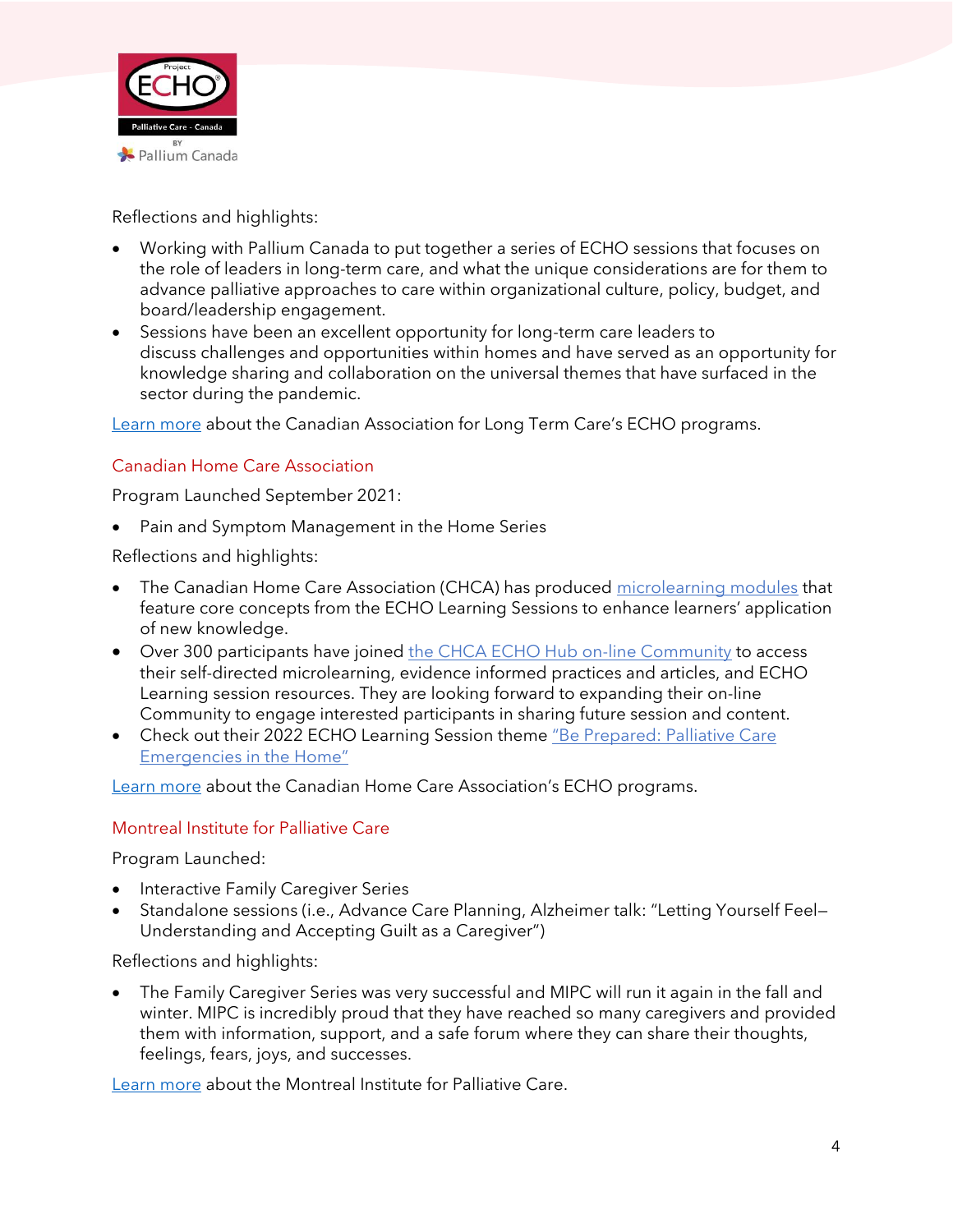

#### North Simcoe Muskoka Hospice Palliative Care Network

Program Launched:

• Tools in your Toolbox Series (e.g., PPS, ESAS, Frailty Scale, etc.)

Reflections and highlights:

- The four-part toolbox series targeted to personal support workers and nurses focused on sharing assessment and communication tools commonly used when providing a palliative care approach.
- They are most proud of being able to reach 40 registrants in each of their Toolbox Series sessions during one of the waves of the global pandemic when front line care provision was experiencing burnout out in all areas.
- This coming year, NSMHPCN will launch an eight-part series on Evidence-Based Palliative Assessment and Management.

[Learn more](https://nsmhpcn.ca/echo/) about North Simcoe Muskoka Hospice Palliative Care Network's ECHO programs.

#### North West Regional Palliative Care Program

Program Launched:

• Six-part Palliative Care in Rural and Underserviced Communities Series.

Reflections and highlights:

- NWRPCP worked in collaboration with the St. Joseph's Care Group Project ECHO and the Centre for Education and Research on Aging & Health (CERAH), Lakehead University to develop regionally relevant programming based on the area's vast geography and primarily rural/remote context.
- The complexity of the case submissions for the series and the difficulties in coming up with solutions truly reflected the palliative care challenges in rural and underserviced areas. The linkages that the ECHO series catalyzed between other smaller communities with similar challenges, as well as the strategies and resources shared by NWRPCP's interprofessional hub and spoke participants, emphasized the importance of relationships: relationships not only within community and internal health care providers, but also external health care providers and linkages to tertiary expertise that may come from urban centres.
- The interdisciplinary sharing from participants in other areas that were not as rural and underserviced was highly valued and validating to providers, contributing to the 'all teach all learn' philosophy of ECHO. This sharing also reminded NWRPCP that, at times, assumptions are made around roles and disciplines of health care providers, not only by health care providers themselves, but also by clients. A message highlighted during the series was the importance of knowing the roles of the interdisciplinary team and working to help clients also have a better understanding of the various disciplines that may be involved in providing a palliative care approach.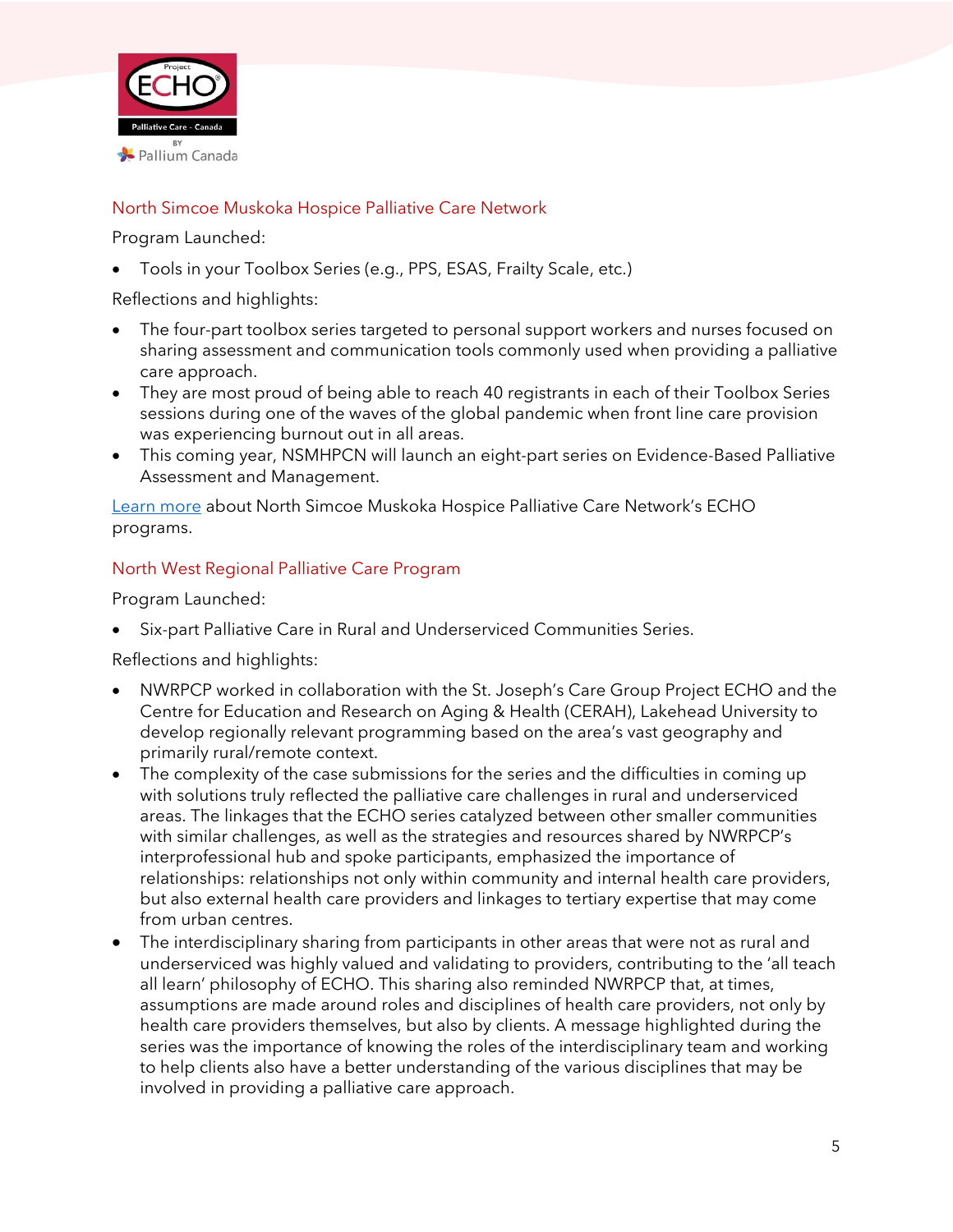

• This coming year they are planning for an ECHO series targeted to health care professionals who care for Indigenous people.

[Learn more](https://sjcgecho.squarespace.com/adult-palliative-care) about the North West Regional Palliative Care Program's ECHO programs.

#### Saskatchewan Hospice Palliative Care Association

- As the Palliative Care ECHO Project's newest hub partner, the Saskatchewan Hospice Palliative Care Association is in the early planning stages, including forming a steering committee and conducting a needs assessment to inform ECHO programming priorities.
- An ECHO palliative care summit is planned for early September 2022 as well as a caregiver series in the fall of 2022

[Learn more](https://www.saskpalliativecare.org/) about the Saskatchewan Hospice Palliative Care Association.

## **Results and Impact**

Since launching the Palliative Care ECHO Project in March 2021, Pallium and its hub partners have:

- Held a total of 105 ECHO sessions
- Reached over 2,750 unique learners, who accounted for over 5,300 learner encounters
- Had over 5,600 views of session recordings

#### **Learner Demographics:**

The Palliative Care ECHO Project has continued to reach health care providers from almost every province and territory across Canada and providers from many different professions and settings of care (see Figures 1, 2, and 3).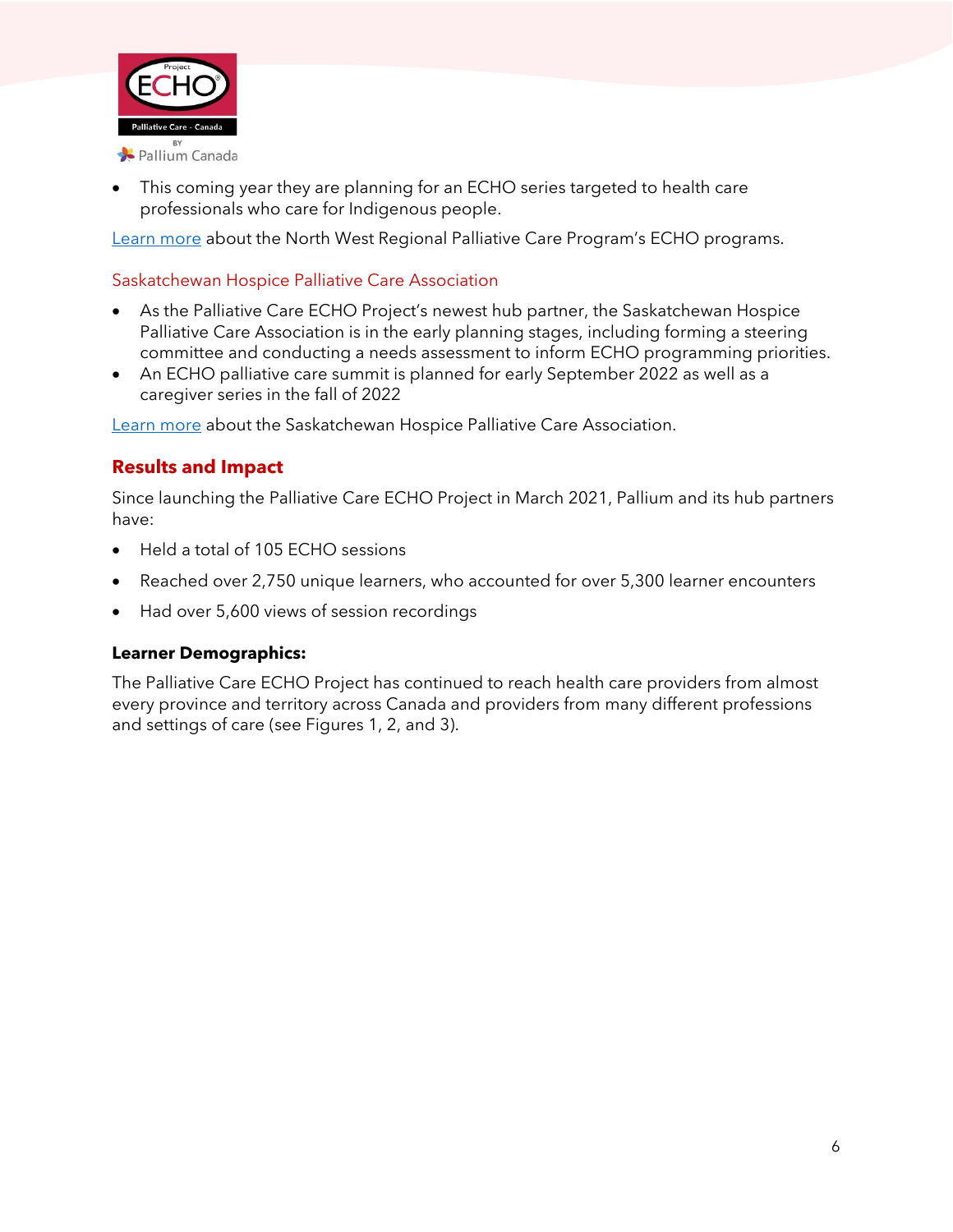

#### Figure 1





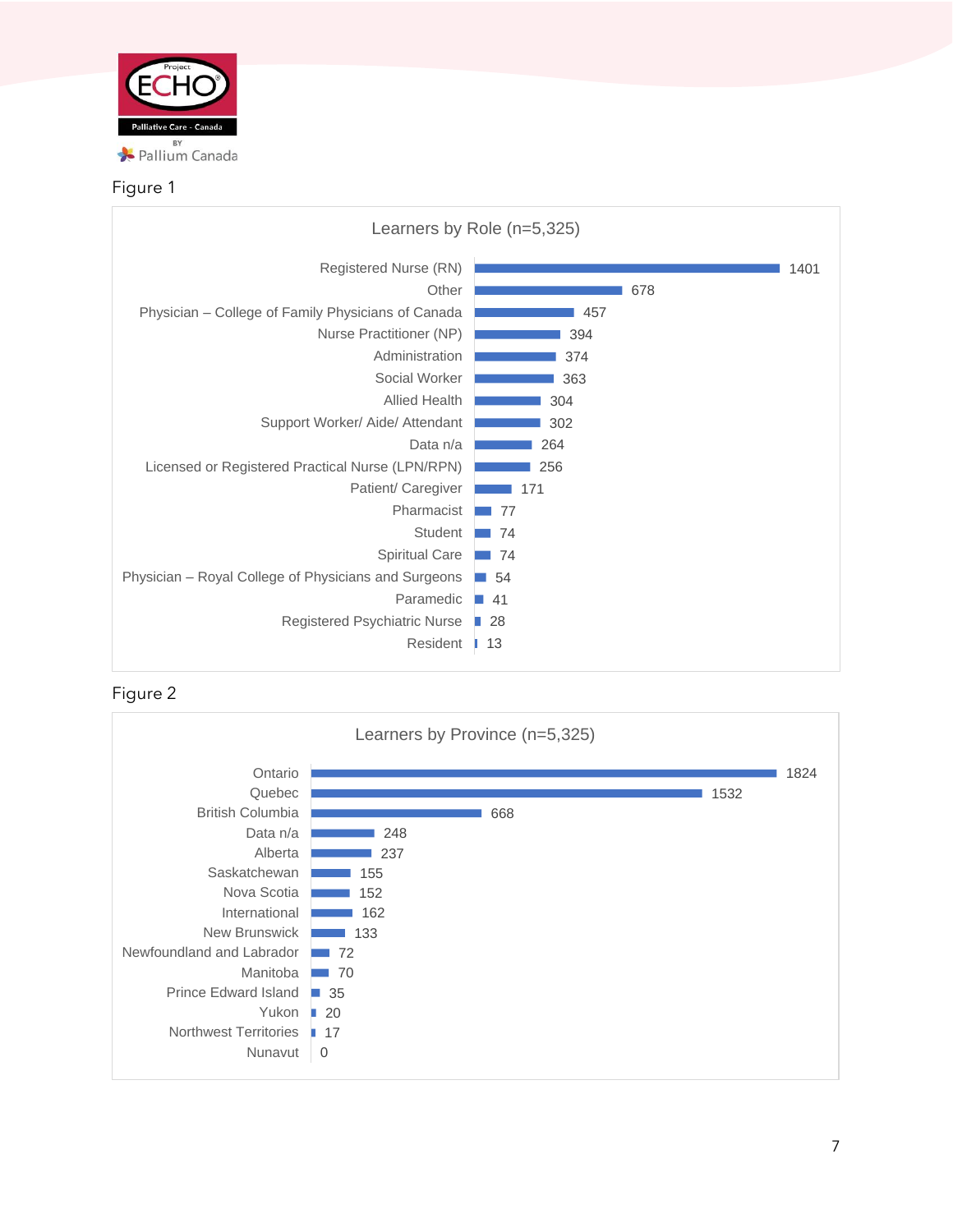

#### Figure 3



#### **Learner Experience**

The ECHO programs of the Palliative Care ECHO Project continue to be well received. Here's some feedback via post-session feedback surveys.

| To what extent do you agree with the following statements: |       |                      |
|------------------------------------------------------------|-------|----------------------|
| Statement                                                  | $N^*$ | % of respondents who |
|                                                            |       | agree/strongly agree |
| This session was relevant to my practice                   | 986   | 95.3%                |
| This session met my learning needs                         | 1,005 | 93.6%                |
| The overall format of this session was useful              | 977   | 96.3%                |
| The presenters were knowledgeable                          | 995   | 98.7%                |
| There was ample opportunity for discussion                 | 779   | 81.5%                |
| I would recommend this session to colleagues               | 1,054 | 95.6%                |
| Overall, this session was a good learning<br>experience    | 783   | 96.6%                |

\* These numbers are lower than our total number of learners as we don't have a 100% response rate; also some questions were implemented at a later stage.